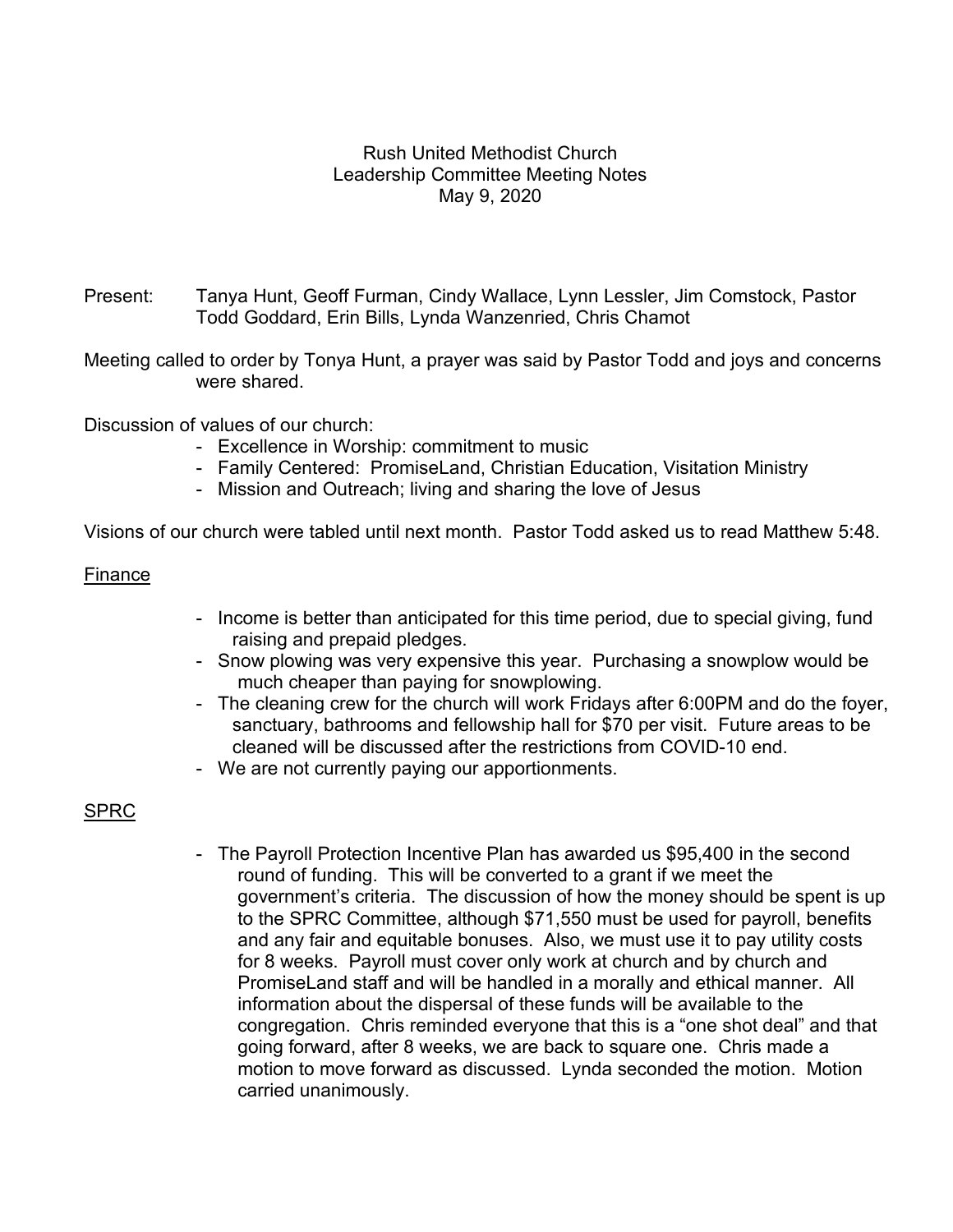# Leadership Committee Meeting Notes May 9, 2020 Page 2

## Estimated use of the \$95,400 loan/grant is as follows;

|                    | \$57,839.00 Payroll and Benefits          |
|--------------------|-------------------------------------------|
|                    | 19,270.56 Bonus and Backpay               |
|                    | 77,110.37 Total for Employee Compensation |
| 4,826.18 Utilities |                                           |
|                    | \$81,936.56 Grand total                   |

# Remember that the above numbers represent estimates. Any unused monies must be returned to the government.

### SPRC continued:

- Pastor Todd will be taking a vacation day on July  $12<sup>th</sup>$ . .
- Pastor Todd is thankful for the contributions to the Jerusalem Fund and for the ability to aid individuals and families in deep financial needs.
- The committee reviewed the COVID-19 letter to go out to the congregation.
- The "sound board authorities" are working on distributing sound so that we will have sound in the dining room if social distancing requires use of that room during services.
- Louise Miller should be contacting the ushers to see who's willing to usher during this time.
- John Kessler asked for a timeline when the Stewardship Campaign should be completed. As the budget is approved at the Annual Meeting, it was decided that the campaign must be completed by November 1, 2020.

# Building and Grounds

- Connor Electric should be starting the parking lot job by the end of this month.
- There was a Zoom conference in regards to the roof and additional water damage has been identified. Hopefully there will be a resolution by the end of **May.** The May.
	- A parking lot drainage issue has been identified. The driveway ends where the stone begins and the stone is washing out.
	- Parsonage issues are being dealt with by Rob Gruschow and Doug Kohn.
	- Chris has not received answers to his questions about the land left to us by George Popp.